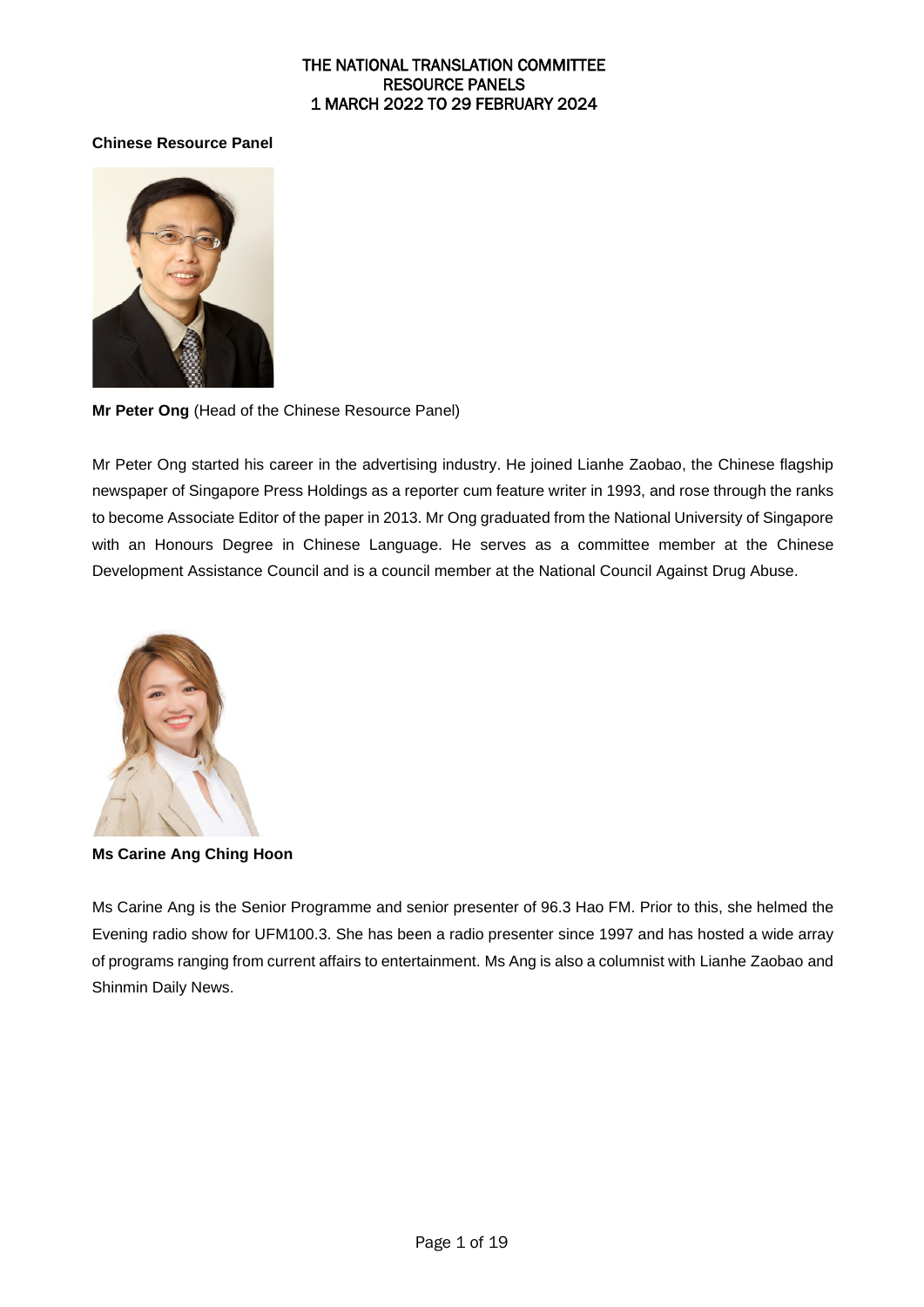

**Ms Chen Xiaolin** 

Ms Chen Xiaolin has been Principal Specialist (Chinese/English) at the Language Services Department of the Parliament of Singapore since 2009, providing simultaneous interpretation (SI) service during parliament sittings. She has also provided SI service at national events such as the National Day Rally since 2015. Prior to that, Ms Chen was with International Enterprise Singapore, in charge of the agency's Chinese communication materials. Ms Chen obtained her Bachelor's Degree in Economics from Fudan University, and her Master's Degree in Area Studies (China) from the School of Oriental and African Studies, University of London.



**Mr Cheng Yong Tai** 

Mr Cheng Yong Tai is currently the Chief Editor of Chinese News at Mediacorp Pte Ltd. He oversees news operations for Mediacorp's Mandarin channels, Channels 8 and U. With over 20 years in the TV industry, he has experienced the entire gamut of TV news production, as well as planning, coordinating, and directing coverage for large-scale news events. He graduated with a Master of Arts in Applied Sociology and a Bachelor of Arts in Chinese Studies and Sociology from the National University of Singapore.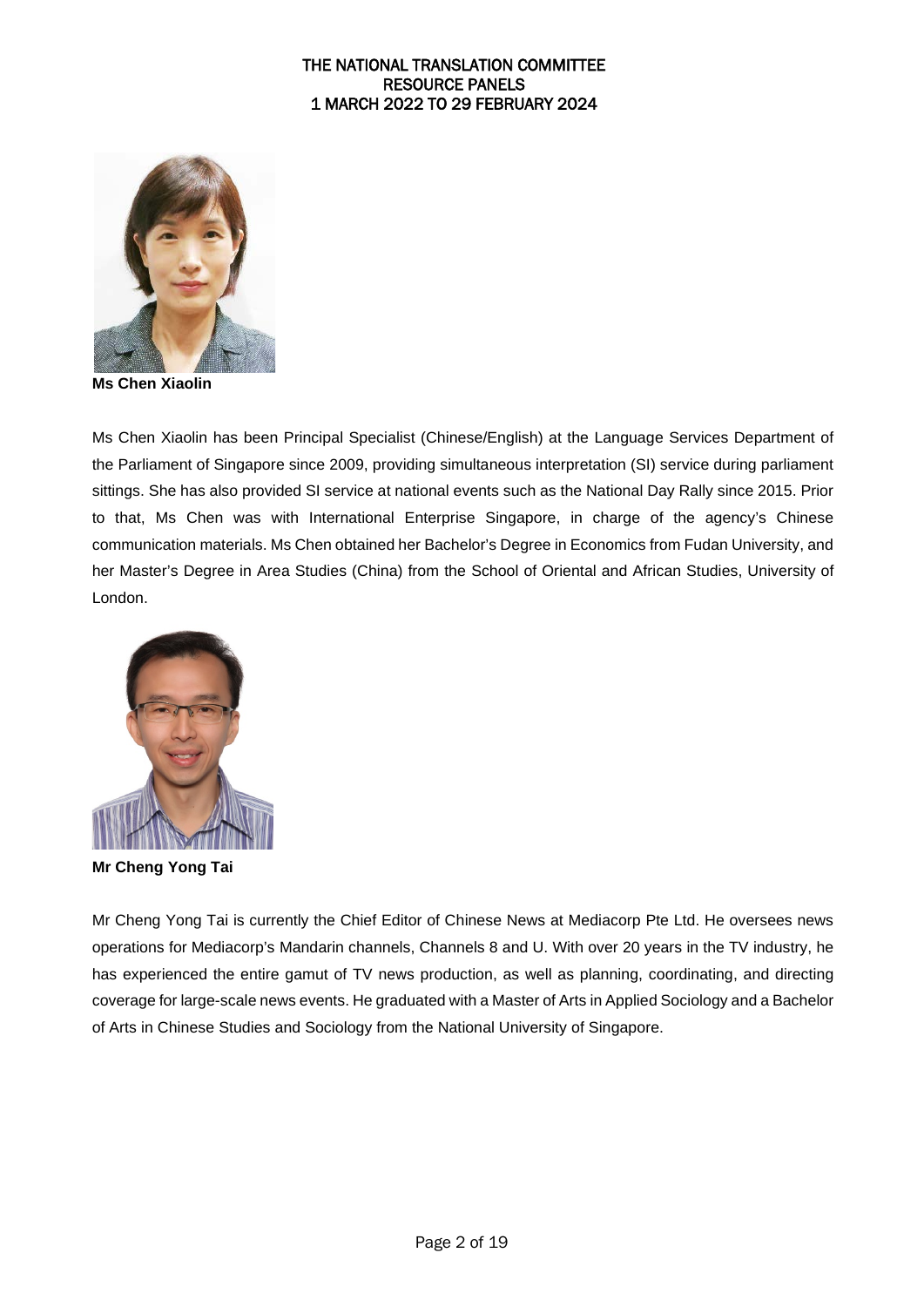

**Ms Chuang Cher Fang** 

Ms Chuang Cher Fang is currently the Chief Editor of Chinese Digital & Radio News, MediaCorp Pte Ltd. She joined MediaCorp in 1998. She was previously a Project Manager at Prestige Art & Antique Pte Ltd from 1996. Prior to that she was a Project Manager at Raffles Fine Arts Auctioneers Pte Ltd from 1995. Ms Chuang received her BA (Hons) from National University of Singapore in 1995.



**Mr Clement Huang**

Clement Huang is a freelance translator and interpreter who is equally comfortable with technology and the arts. He has undertaken major projects for China Light & Power Group, Hong Kong EMSD, and hosted the Mayor of Huizhou in his visits to the Shell and ExxonMobil facilities in Singapore. On the arts front, he is a regular contributor to Singapore Chinese Orchestra and The Philharmonic Orchestra (Singapore). He is also an avid fountain pen and Chinese calligraphy enthusiast. Clement holds a degree in chemical engineering from the University of Kansas, and was the recipient of the Han Suyin Scholarship for Overall Best Performance for the MTI Class of 2020 at NTU.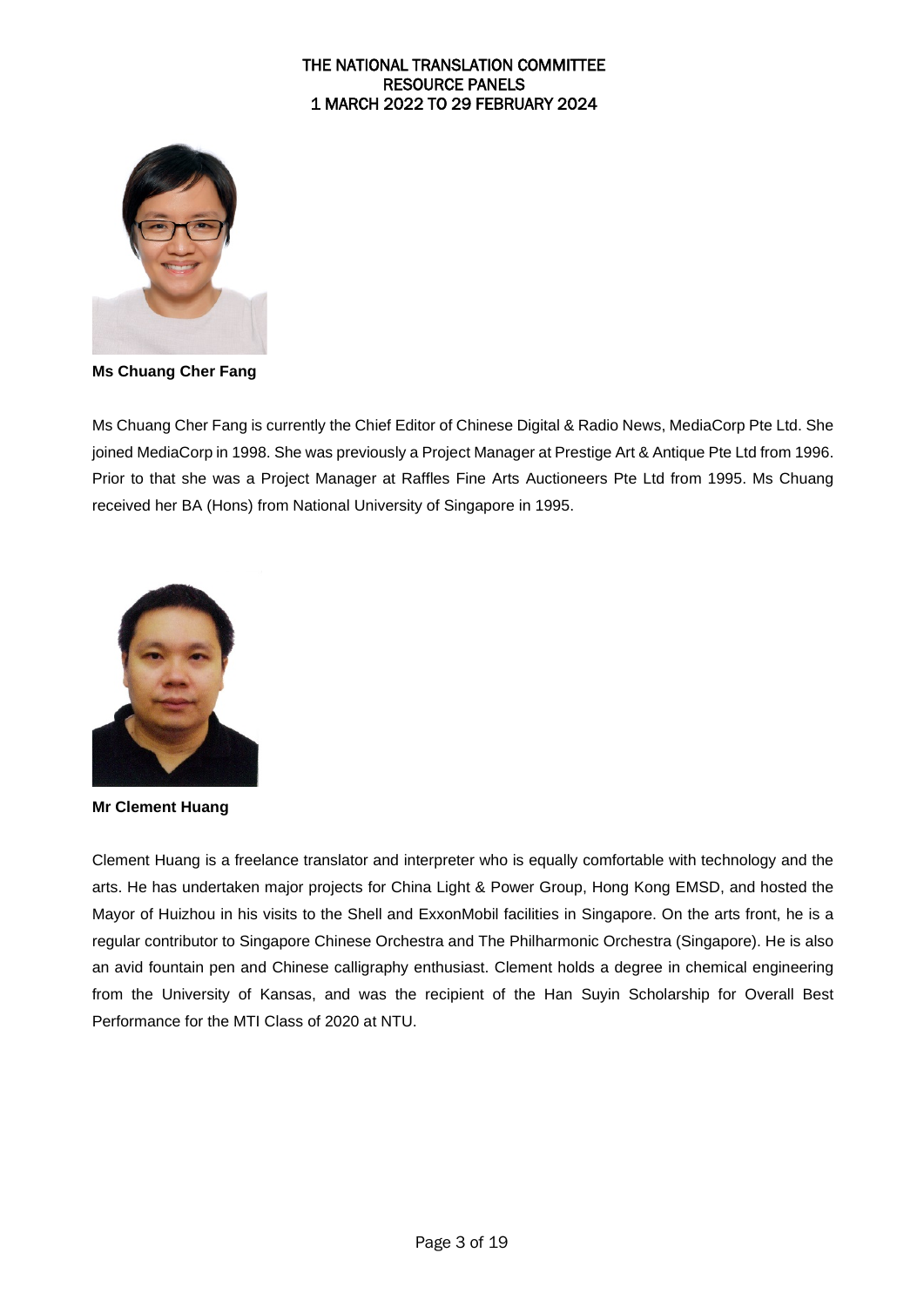

**Dr Jocelyn Lim Bee Kim** 

Dr Jocelyn Lim graduated with a bachelor's degree in Chinese Studies and Economics from the National University of Singapore. She holds a master's degree in education from Nanyang Technological University, Singapore, and a doctorate in education from the University of Western Australia.

Dr Lim was the former Vice Principal of Nanyang Primary School before joining the Mother Tongue Languages (MTL) Branch in MOE's Curriculum Planning and Development Division. She currently serves as the Deputy Director and Senior Specialist in MTL Branch. Her core portfolio includes the review and implementation of MTL policies curriculum development work and learning support for students. She supports in both vetting and translation work for Senior Management as well as other MOE divisions and oversees the running of two MOE language centres and has led working committees to organise MOE'S iconic public event –the annual MTL Symposium since its inception in 2012.

As the Head of Secretariat for the Committee for Promotion of Chinese Language Learning, she collaborates with community partners in organising external enrichment programmes and events for students. Dr Lim's external duties include sitting in the Advisory Panel for the Chinese Degree Programme at the Singapore University of Social Sciences and is currently serving as a Chinese Reading Advisor for the National Library Board.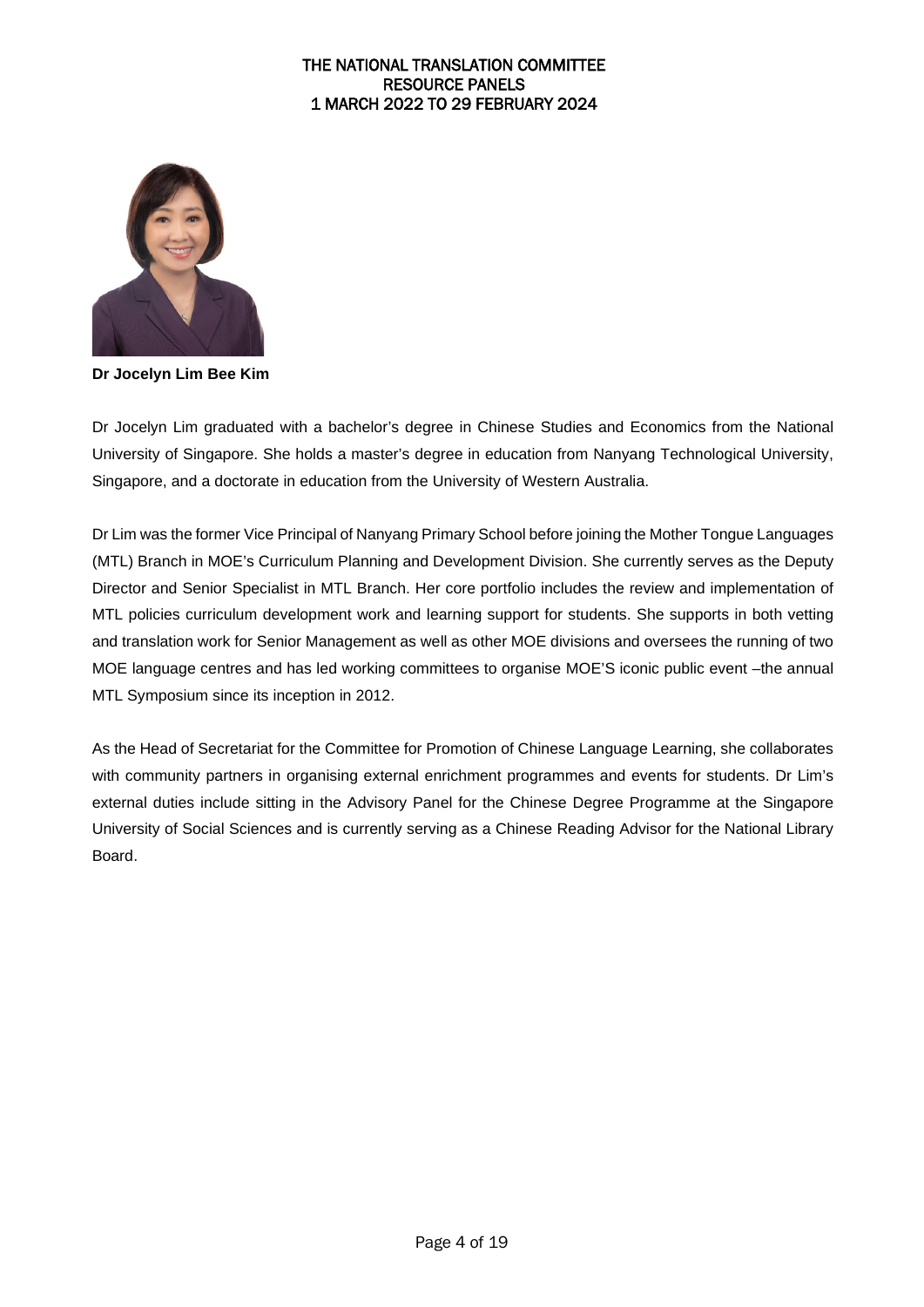

**Ms Kay Heng Kae In** 

As a DJ with 88.3Jia FM, Ms Kay Heng Kae In, or better known as Kai Ying, is effectively bilingual and has hosted numerous events in English and Mandarin, where she is able to engage the audience effectively. She is also an established voiceover artiste. Besides the radio show, she is the voiceover talent for an airline inflight program, a bank's podcast, as well as various TV commercials for international brands. Apart from that, Ms Kay also plays an instrumental role in strategizing 88.3JIA's programming and content as its Programme Director. She conducts radio workshops for students and members of the public, spreading her passion for radio and building awareness for the good work that the radio industry does. She is also a certified TCM practitioner and acupuncturist with the Ministry of Health.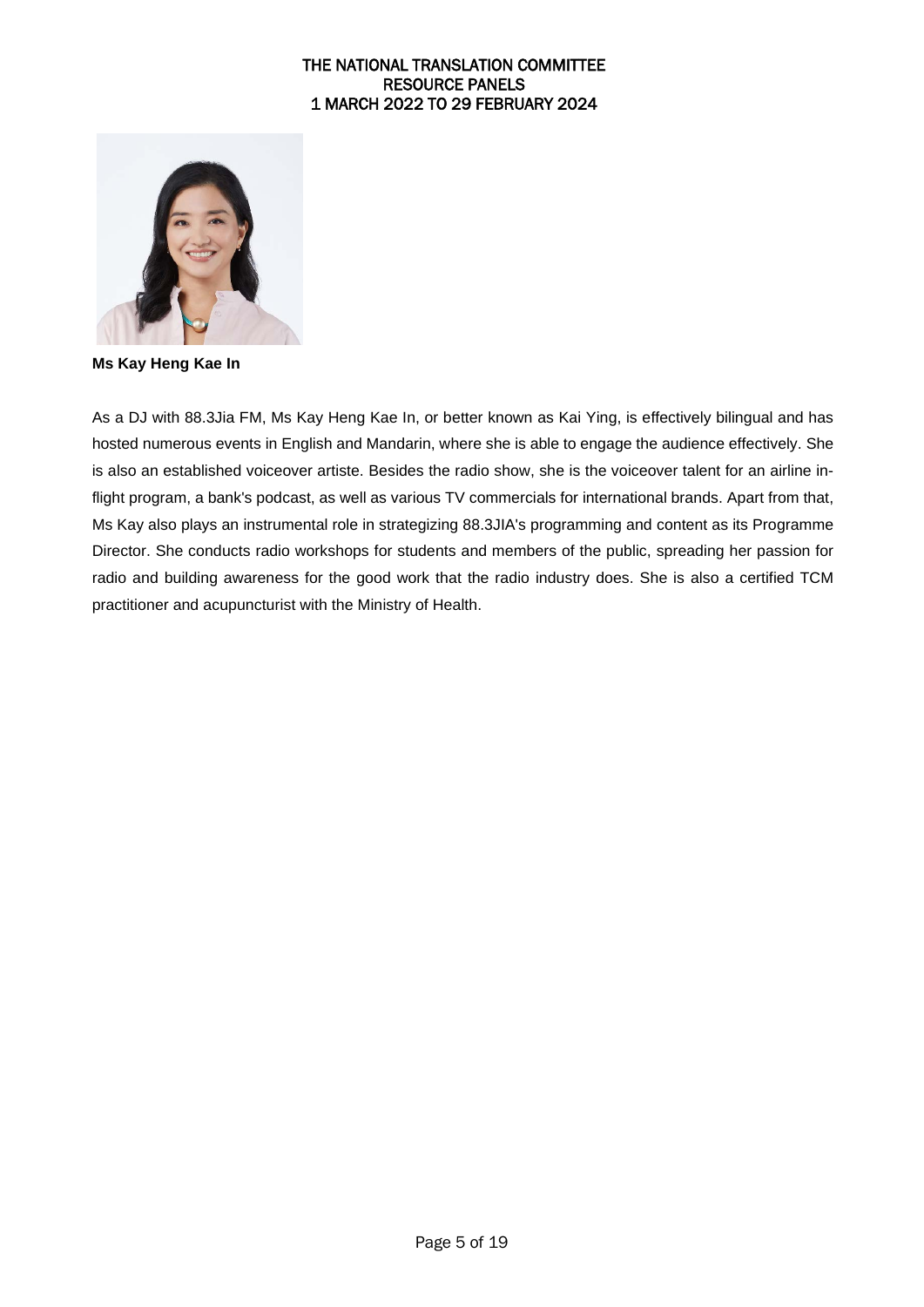

**Assoc Prof Lee Cher Leng** 

A/P Lee Cher Leng received her Bachelor of Arts (Hons) from the Department of Chinese Studies, National University of Singapore, where she majored in Chinese Studies and English Literature, and minored in English Language. She subsequently obtained a Master of Arts in Chinese Literature from the same Department. She received her MA and PhD in Linguistics from the University of Illinois at Urbana-Champaign. A/P Lee is the Deputy Head of Chinese Language at the Department of Chinese Studies, National University of Singapore. Her research interests include Chinese language education in Singapore, sociolinguistics, and pragmatics. Her works have been published in international refereed journals including Journal of Chinese Linguistics, Current Issues in Language Planning, Global Chinese, and Journal of East Asia Pragmatics. She has been serving as Board Director for the Board of Directors of the Singapore Centre for Chinese Language (SCCL) and was a Member of the Promote Mandarin Council (PMC).



**Dr Neo Peng Fu**

Dr Neo Peng Fu completed his undergraduate education at the National University of Singapore and received his Ph.D. at the University of California, Santa Barbara. He taught at the respective departments of Chinese Studies at NUS and National Institute of Education. Dr Neo is now the Director of Confucius Institute, Nanyang Technological University. He also served as a two-term President of the Singapore Society for Asian Studies. As an academic, Dr Neo publishes in two main areas: Chinese Classical Learning and Language-in-Education Policy with special reference to Chinese language teaching and learning in Singapore.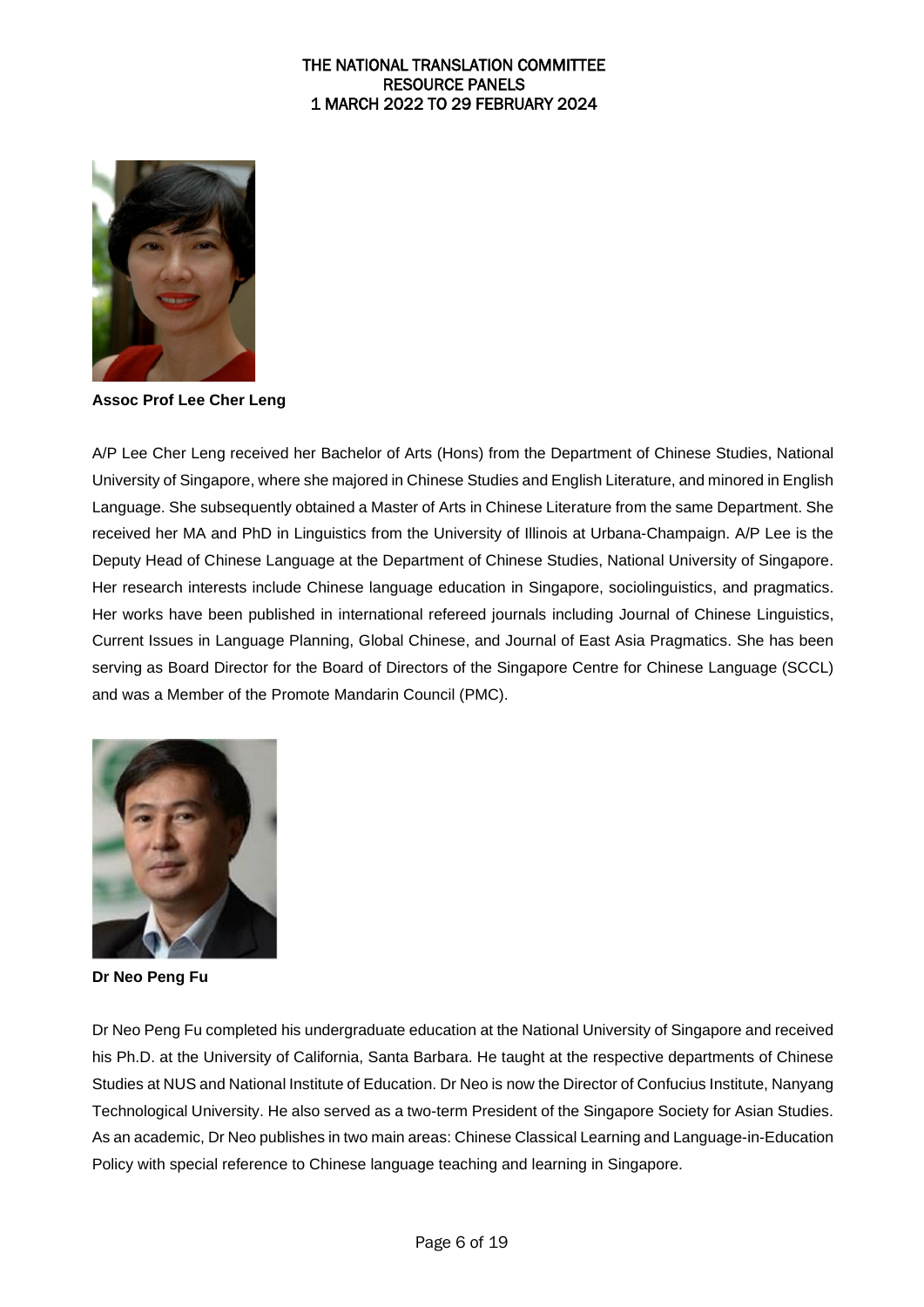

**Assoc Prof Susan Xu** 

A/P Susan Xu is the Head of the Translation and Interpretation programmes at the School of Arts and Social Sciences, Singapore University of Social Sciences. She has a PhD in Linguistics (with a focus on translation) from National University of Singapore. Her publications include a monograph Translation of Autobiography: Narrating Self, Translating the Other and articles in international journals of Translation Studies. She pioneered the projects of Certification Examinations for Professional Interpreters and Translators in Singapore.



**Ms Teo Kah Hui**

Ms Teo Kah Hui is the Global Localization Manager at Keywords Studios. She oversees the Localization teams in Keywords across APAC region. Prior to Keywords, she was the Senior Manager, Asia Asset Localization and Testing with Electronic Arts. She has worked on the localization of AAA console games as well as mobile and online games for more than a decade. She is a council member of the Keywords Global Diversity and Inclusivity Council. Kah Hui also serves as an Advisor to the Singapore Games Association, an Ambassador of Women in Games, and the Mentorship and Education Manager of Women in Localization (Singapore Chapter). She holds a Bachelor of Engineering (Chemical) with a minor in Law from NUS, an EMBA and a Master of Arts in Translation and Interpretation from NTU. She is a certified Project Management Professional and an Accredited Professional Interpreter.

*(Information accurate as of 28 February 2022)*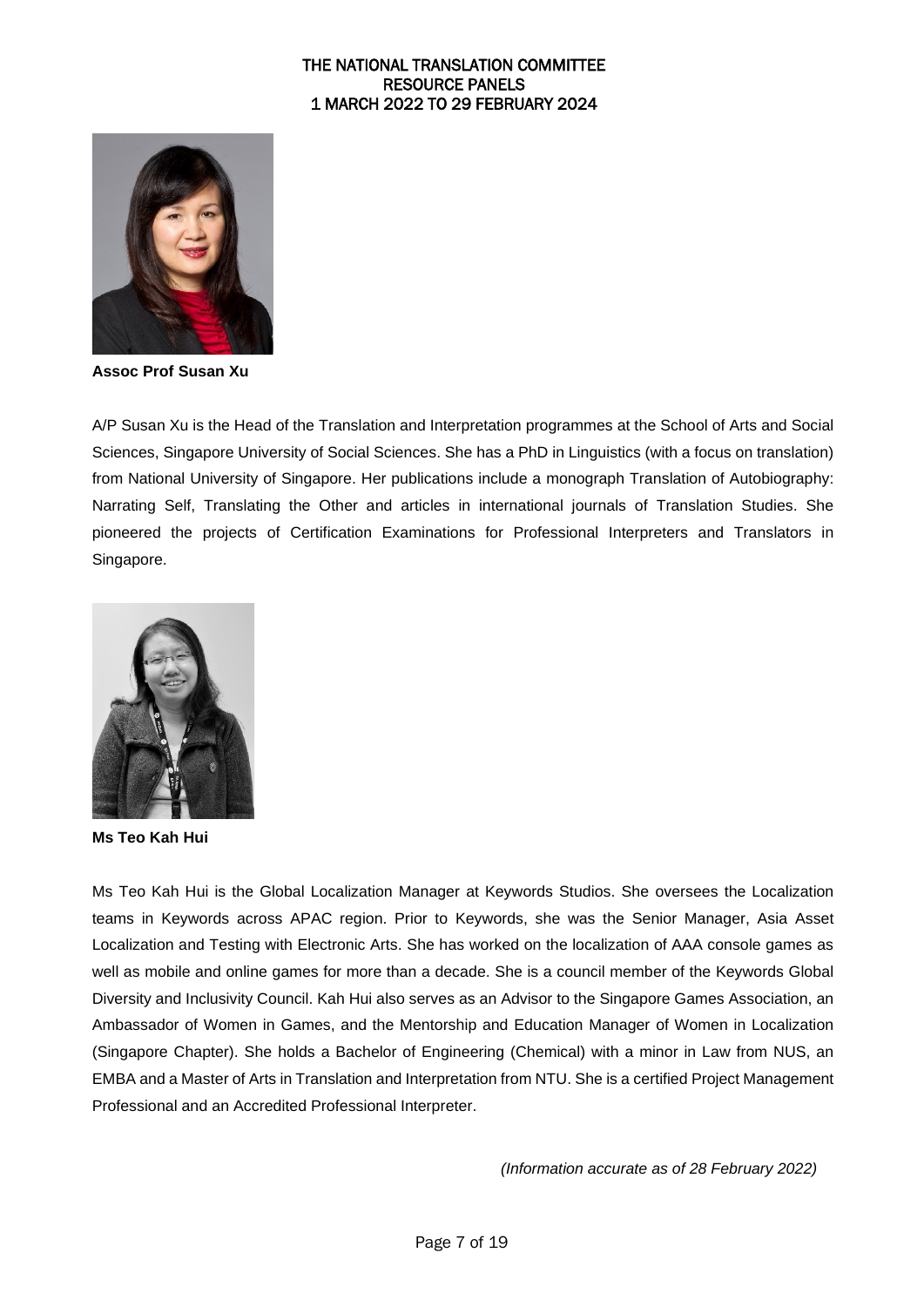#### **Malay Resource Panel**



**Dr Mukhlis Abu Bakar** (Head of the Malay Resource Panel)

Dr Mukhlis Abu Bakar is Assistant Head and Associate Professor at the Asian Languages and Cultures Academic Group at the National Institute of Education. He has a PhD in Linguistics from the University of Wales, Bangor, UK. He taught at the Department of Malay Studies, National University of Singapore, prior to joining the Institute in 2002. Dr Mukhlis teaches courses in Malay linguistics, discourse analysis, literacy, and bilingual education. His research interest spans several inter-related fields: language, literacy, bilingualism, culture, and learning at home, in school and in faith settings. He is presently engaged in several funded research projects on biliteracy and bilingualism in young children. His service roles include sitting on committees in MCCY, MCI, MOE, and MSF. In MCI, he is also Head of the Malay Resource Panel.



**Mr Anuwar Ariffin** 

Mr Anuwar Ariffin is a Senior Editor (Digital & Social Media) with the Malay News & Current Affairs Unit. Since joining Mediacorp in 2000, Anuwar has covered many high-profile events including the IMF-World Bank Meetings in 2006, the 2006 Commonwealth Games in Melbourne, Australia, and the Beijing Summer Olympics in 2008. Mr Anuwar, who holds a Master's Degree in Mass Communications, has also covered numerous high-profile events in Singapore including the General Elections of 2006, 2011 and 2015 and the Presidential Election in 2011.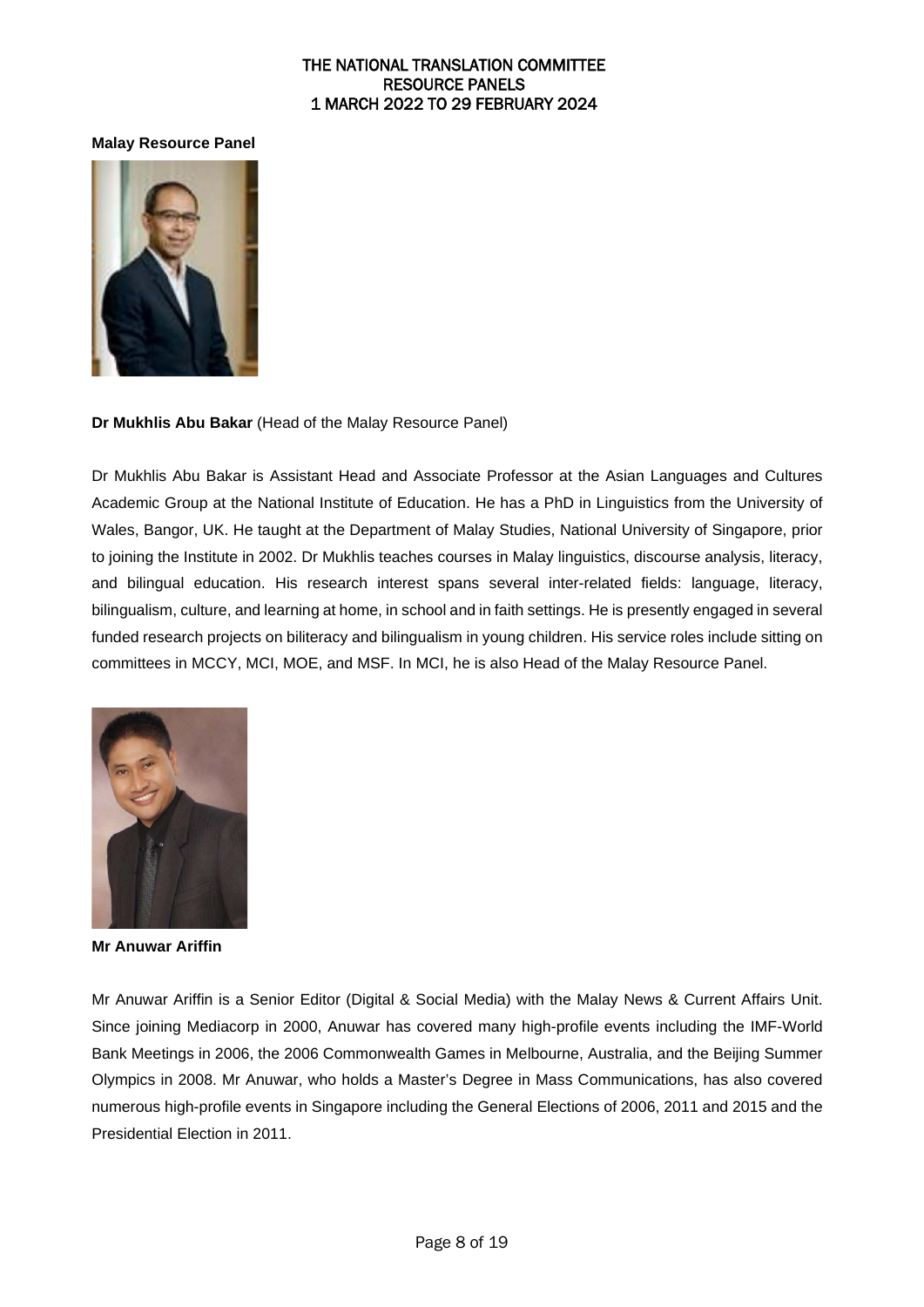

**Mr Bashir Basalamah**

Mr Bashir Basalamah was a Court and Parliament Interpreter for 20 years until he left the civil service to turn freelance. He is a Certified Translator of NAATI (Australia) for Indonesian and Malay, and a registered translator and interpreter of Malaysian Institute of Translation and Books (ITBM). He is privileged to be a member of the International Association of Conference Interpreters (AIIC), the Australian Institute of Interpreters and Translators (AUSIT), and the American (ATA), Indonesian (HPI), and Malaysian (PPM-MTA) Translators Associations. He is also a founding member of translation e-groups BAHTERA (Indonesian) and TERAJU (Malay). Mr Bashir holds a Master of Advanced Studies (MAS) in Interpreter Training (Geneva) and teaches Interpreting and Translation as an Associate Faculty of Singapore University of Social Sciences.



**Mr Daud Yusof** 

Mr Daud Yusof is an experienced journalist with the MediaCorp Malay News & Current Affairs department. Presently Senior Editor and News Presenter, Mr Daud is concurrently heading the Mediacorp Malay News Desk. A graduate of Political Science and Malay Studies from the National University of Singapore, for 10 years, Mr Daud was a popular columnist with Manja, a local magazine. His love for literature made him a regular contributor of poetry and short stories to Berita Minggu. A two-time Presenter of the Year winner (2005 & 2007), Mr Daud had the honour of representing NUS as the team leader in the ASEAN Inter-University Debate Competition in 1992. Mr Daud Yusof is currently a Malay Language Ambassador and sits in the Malay Language Council of Singapore (MLCS).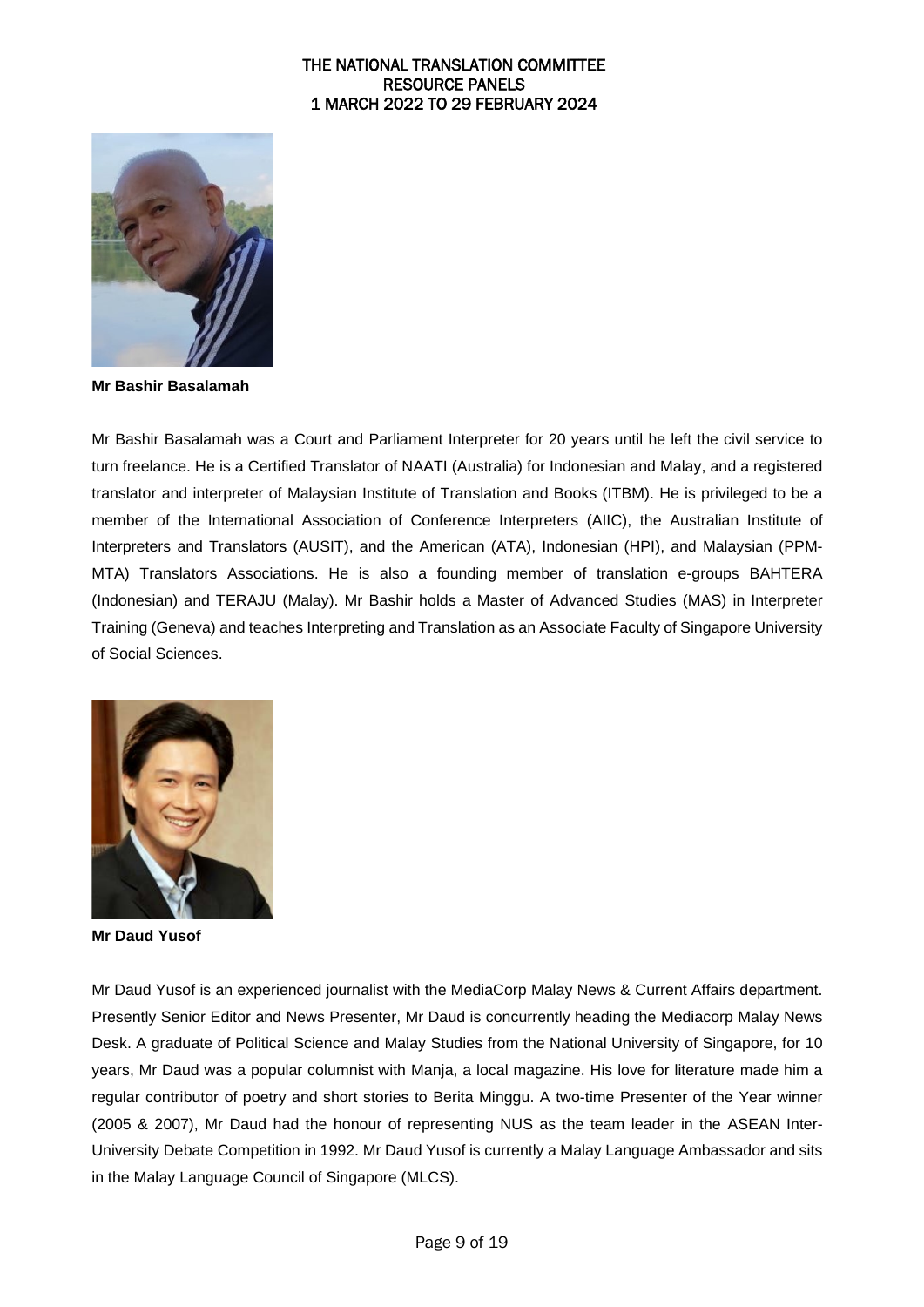

**Ms Khadijah Seron** 

Ms Khadijah Seron is an adjunct lecturer for various international universities where she teaches media studies, journalism, globalisation, and intercultural communication. She also provides freelance translation and simultaneous interpretation services for various occasions and in the Singapore Parliament, including national events such as the National Day Rally. With a deep interest in current affairs, she also produces info-educational and documentary series as a freelancer. She read Political Science and Philosophy for her Bachelor's degree at the National University of Singapore and has a Master of Arts in Journalism from Cardiff University. Previously, she was a journalist at Mediacorp.



**Dr Lim Beng Soon**

Associate Professor Dr Lim Beng Soon is the Head of Malay Language and Literature at Singapore University of Social Sciences. His major research areas are Pragmatics, in particular Malay and English politeness and spoken discourse, Translation, Contact Languages and Applied Linguistics. Prior to joining SUSS, he was Associate Professor at the Faculty of Languages and Linguistics at the University of Malaya in Kuala Lumpur. He served for several years as language specialist to the South East Asian Ministers of Education Organization's Regional Language Centre in Singapore (SEAMEO RELC). His appointment to SEAMEO RELC required him to conduct courses for language professionals around South East Asia. Before his appointment at SEAMEO RELC, he was an Assistant Professor at the National Institute of Education, Nanyang Technological University, Singapore. Dr Lim also sits on the editorial board of the RELC Journal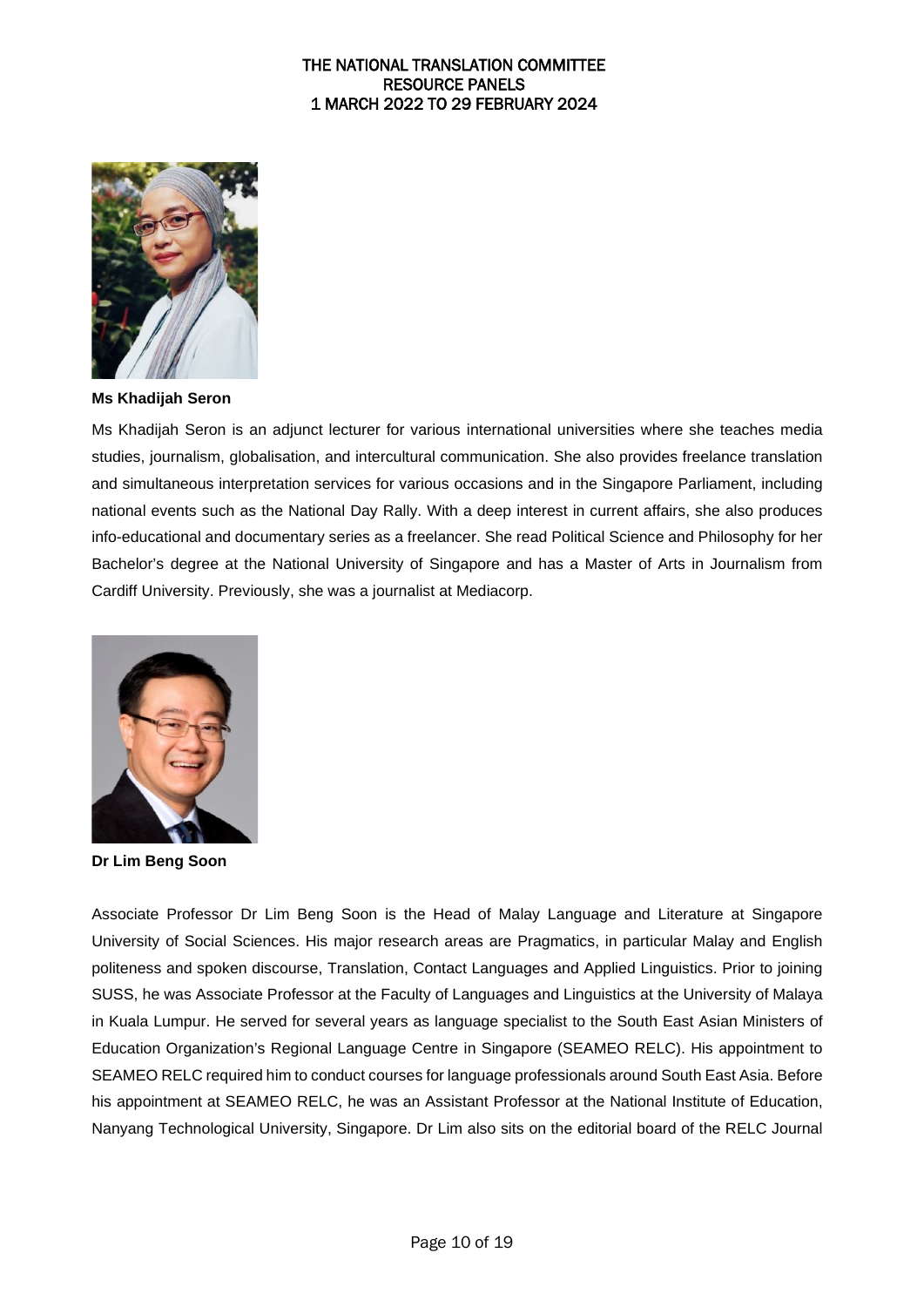and was the co-editor of the SEAMEO publication for language teaching, Guidelines with Jack C. Richards. He is an Executive Committee member of the Singapore Association for Applied Linguistics.



**Ms Mazlena Bte Ahmad Mazlan**

Ms Mazlena Mazlan is the Director (Community Outreach) of the Media Division at Ministry of Communications and Information. Previously, she headed the Islamic Religious Council of Singapore's Strategic Communications Unit. Prior to MUIS, Mazlena held several positions in Mediacorp such as Head of Research/Resources & Executive Producer at Caldecott Productions International, News Editor at Mediacorp Radio and Editor, Malay Current Affairs Unit. She was also a journalist with Berita Harian, Singapore Press Holdings (SPH).



**Mr Mohd Isa Haron** 

Mr Mohd Isa Haron is the Senior Assistant Director (Language Services) at the Parliament of Singapore. He oversees the Language Services Department which provides simultaneous interpretations services in the four official languages during parliament sittings. He also provides simultaneous interpretation services during parliament sittings and national events such as the National Day Rally. Prior to that, he was a broadcast journalist and producer for Mediacorp's Malay News and Current Affairs Department. He obtained his Bachelor of Arts Degree from the National University of Singapore in 1998.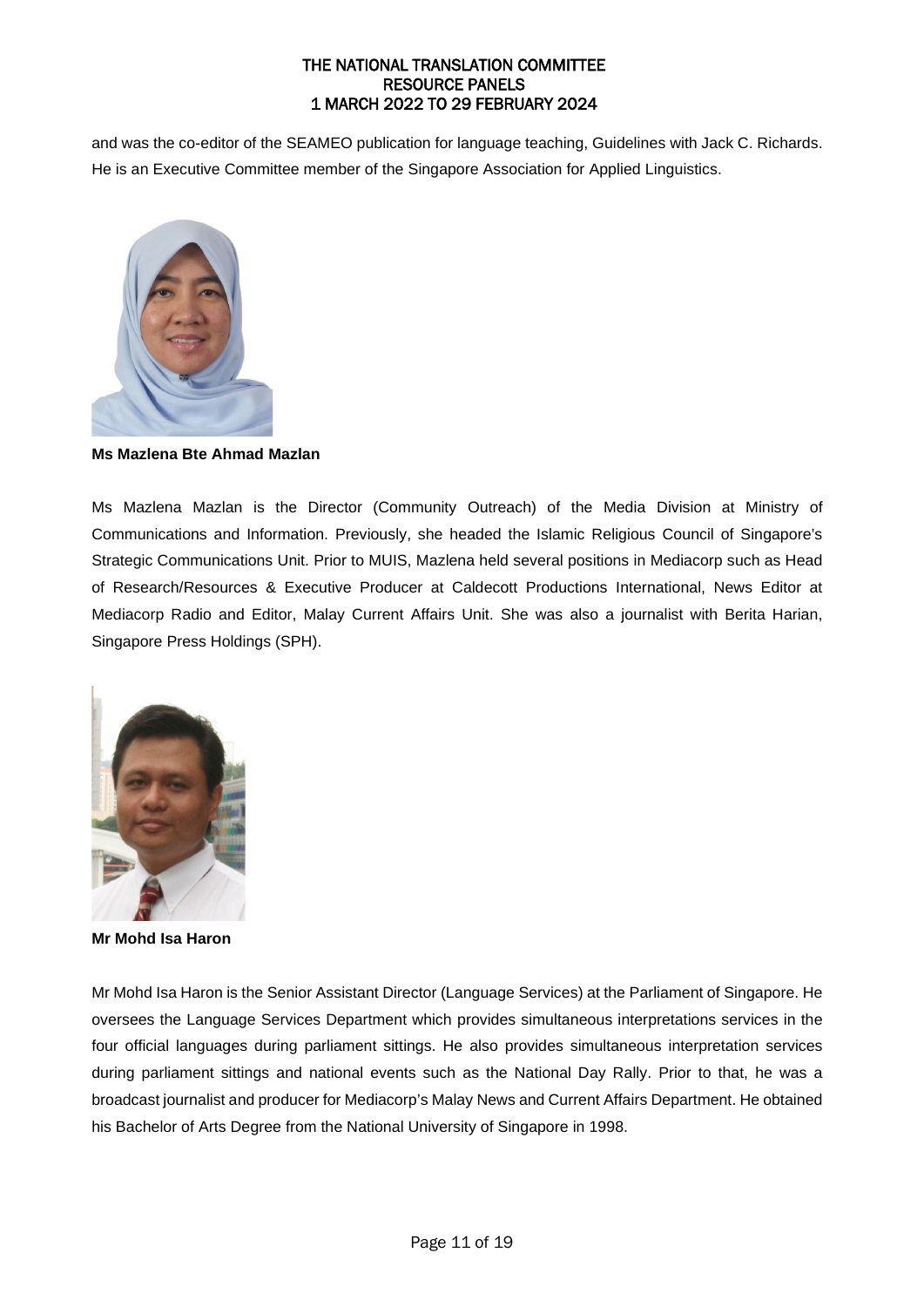

**Ms Nur Adilah Mahbob**

Ms Nur Adilah Mahbob is a senior correspondent in Berita Harian (BH) covering politics, national policies and Malay/Muslim affairs. She joined BH in 2010 after graduating from National University of Singapore with a Bachelor of Science (Life Sciences with Honours) degree. She is also a recipient of the Singapore Press Holdings Undergraduate Scholarship in 2006. In 2018, she was appointed Editor of BH's student publication, Gen-G, and led the revamp of the paper as well as outreach to Malay teachers and students.



**Mr Tajudin bin Jaffar** 

Mr Tajudin Jaffar is the Master Specialist, Malay Language with the Mother Tongue Languages Branch, Curriculum Planning and Development Division, Ministry of Education (MOE). Mr Tajudin has been in the education field for more than 30 years and started teaching Malay Language in Boon Lay Secondary School in 1988. He attained his first Degree from University of Malaya in 1998, majoring in Malay Language Studies and his Master of Arts in Applied Linguistics from, NIE, NTU in 2004.

*(Information accurate as of 28 February 2022)*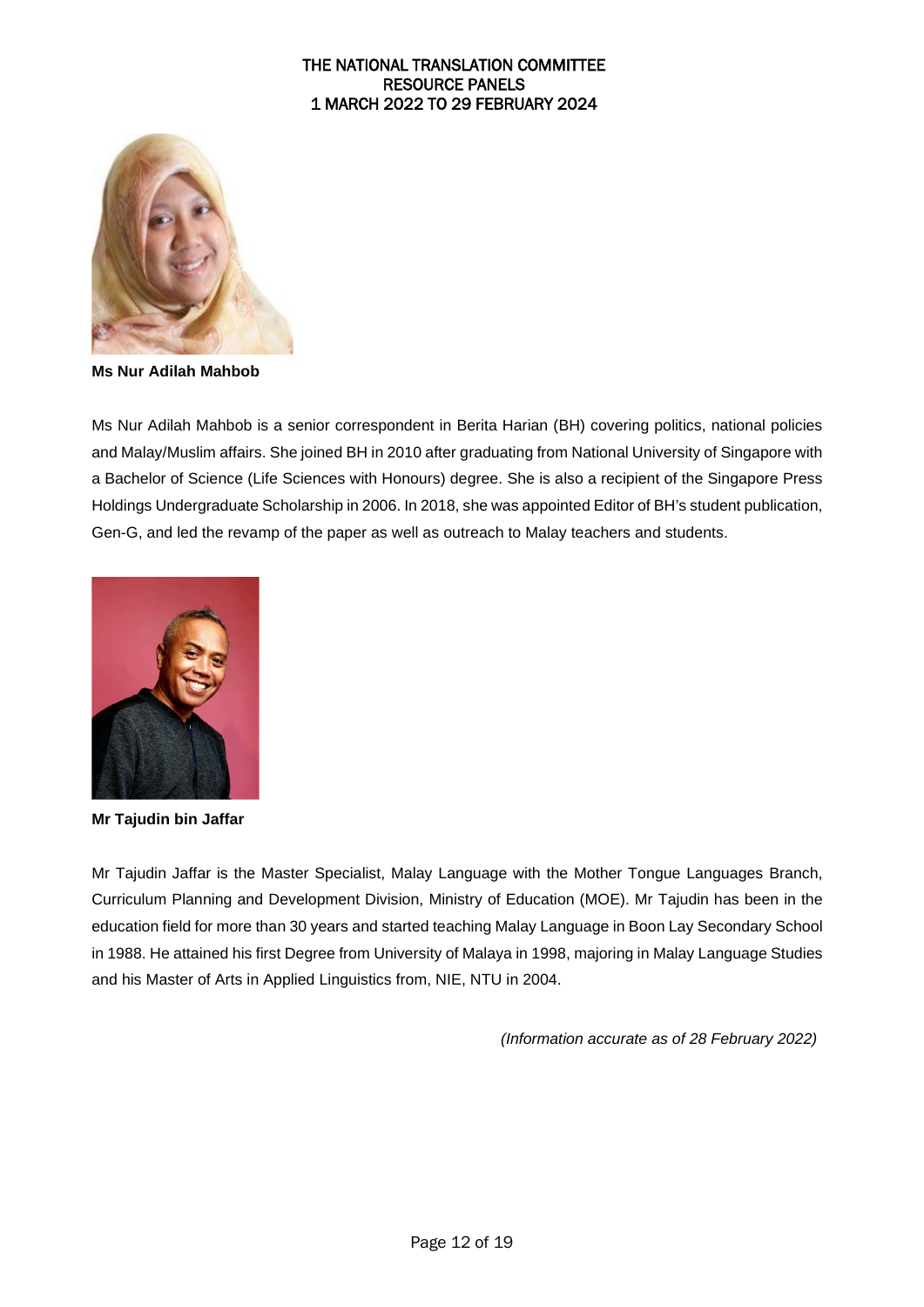#### **Tamil Resource Panel**



#### **Mr A Palaniappan** (Head of the Tamil Resource Panel)

Mr A Palaniappan is a retired civil servant with close to 50 years of experience in translation and interpretation, Mr. Palaniappan has served in the Supreme Court and Parliament of Singapore as an Interpreter for most of his career. He has also had a brief stint with then Singapore Broadcasting Corporation as a News Producer – Presenter. At present, he is the Founder of Singai Translate, a Facebook Community that discusses pertinent issues on Tamil Translation with like-minded language enthusiasts. He also serves as an Adjunct Faculty with SUSS and NIE, lecturing on Translation. Previously, he was the Head of Tamil Resource Panel from 2014 to 2018. Mr Palaniappan is also a keen social worker who had worked with the grassroots organizations and religious institutions. As part of life-long learning process, he graduated with a bachelor's degree in English Language and Literature in 2007.



**Ms Chitra Balagumaran** 

Ms Chitra Balagumaran joined MediaCorp 25 years ago as Broadcast Journalist. She was then promoted to be a TV news Anchor. As a journalist she has covered a wide range of national events like General Elections, Presidential Elections and National Day Celebrations. Chitra had the opportunity to also anchor a weekly current affairs program titled Ethiroli on Vasantham. Chitra is currently Supervising Editor Tamil News (TV & Radio) and continues as a News Anchor. Chitra holds a master's degree in English Literature from India.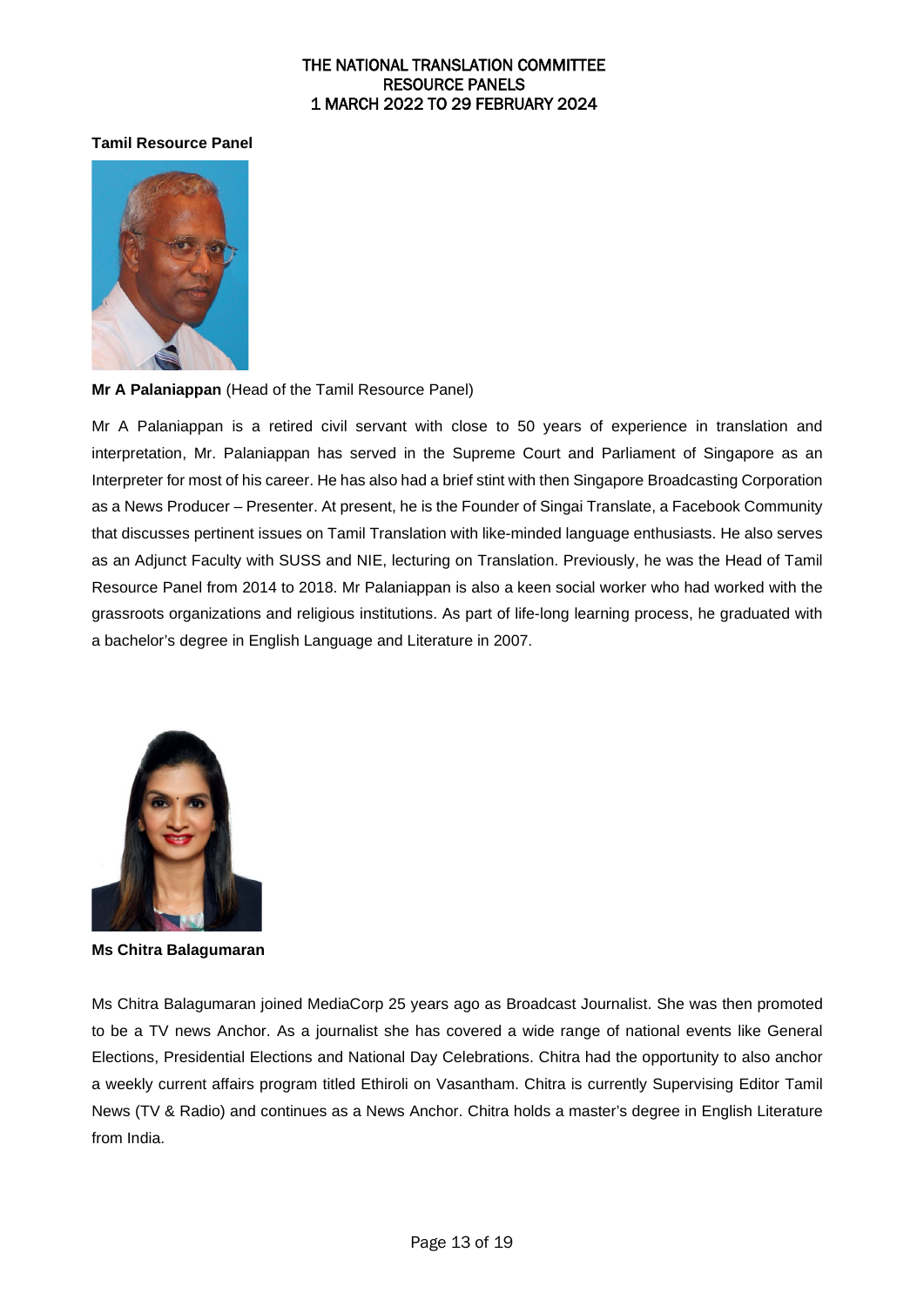

**Mr Danapal Kumar** 

Mr. Danapal Kumar has been with the Education Service as a Tamil Language Educator for more than 20 years. Presently, as the President of Singapore Tamil Teachers' Union, he works with key stakeholders in ensuring the professional development and well-being of Tamil Language Teachers in Singapore. Having taught across Secondary and Junior College levels, Mr. Kumar has also served as a Senior Curriculum Planning Officer with the Curriculum Planning and Development Division (Tamil Language Unit) of Ministry of Education. He has also served as a Senior Project Officer with the Lee Kuan Yew Fund for Bilingualism Project Office. At present, he serves as a Subject Head overseeing Malay and Tamil Language at Serangoon Secondary School.

Mr. Kumar holds a bachelor's degree in history from the National University of Singapore and a Master of Education, specializing in Tamil Language, obtained from the National Institute of Education.

He serves as a Resource Panel Member in the National Translation Committee in the Ministry of Culture, Community and Youth (MCCY). He also serves in the Tamil Language Council (TLC) as an Executive Council Member as a well as a member of Tamil Language Learning and Promotion Committee (TLLPC).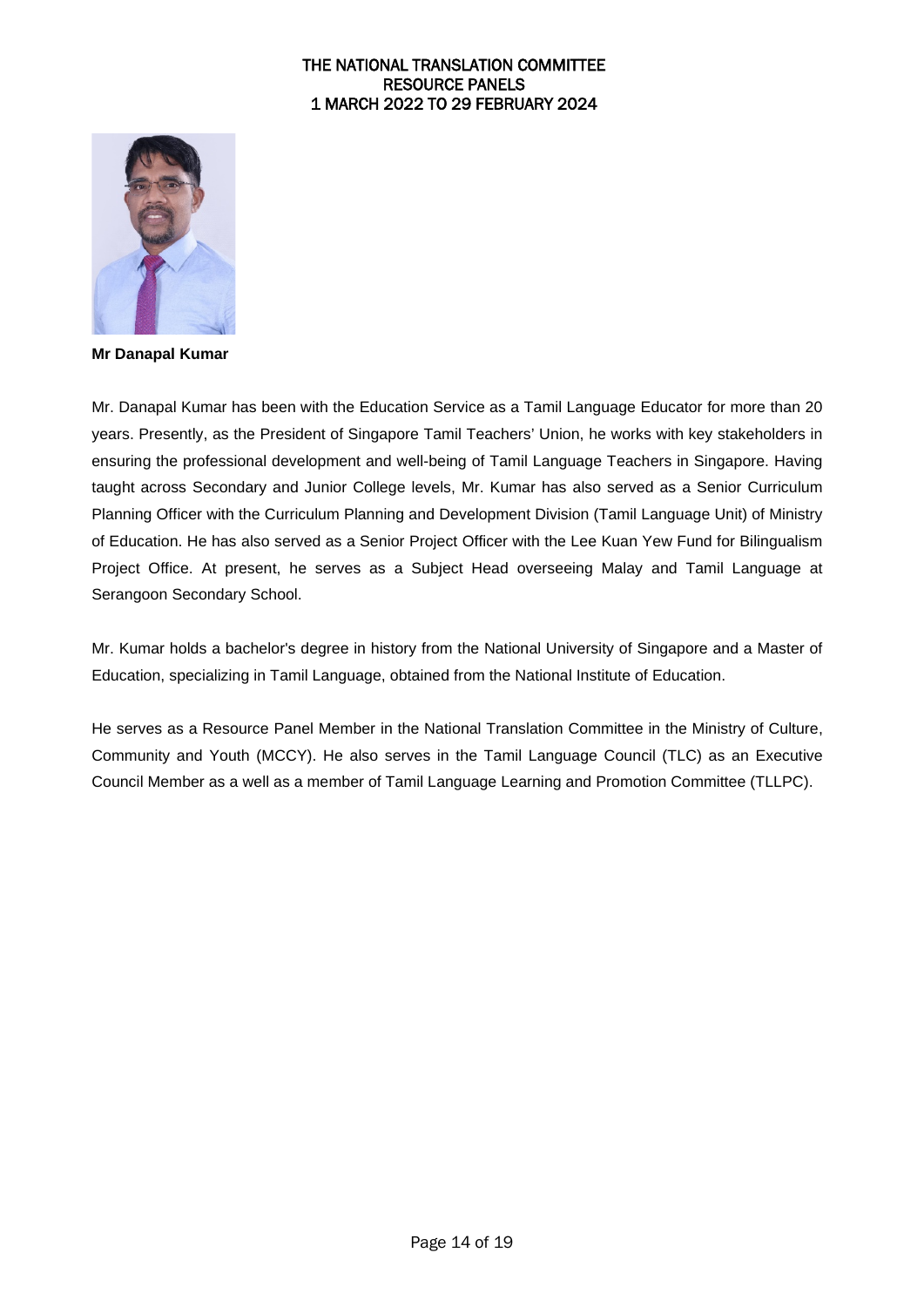

**Mr K Ramamoorthy, JP,BBM**

Mr K Ramamoorthy is currently a Senior Lecturer with the School of Hospitality, Republic Polytechnic. He has been active in grassroots organisations for more than 20 years and is actively involved in the Indian Community in various capacities. He is the current Chairman of the People's Association Narpani Pearavai, the umbrella body for 98 Indian Activity Executive Committees in community clubs/ centres all over Singapore. He is a member of the Executive Committee of SINDA as well as the National Heritage Board's (NHB) Indian Community Oral History Committee.



**Mrs Maria Bhavani Dass** 

Mrs Maria Bhavani Dass is the General Manager of the Indian Heritage Centre (IHC) – a Heritage Institution of the National Heritage Board. She is responsible to develop IHC into a leading heritage institution and a focal point for the diverse Indian community in Singapore. As the only cultural destination focusing on Indians in Singapore, IHC also aims to be a top-of-mind destination of historical and cultural significance for visitors and the community. Prior to this, she was an educator for 20 years – a Tamil Language Teacher and Head of Department for ICT in East Coast Primary School and thereafter as Assistant Director at the Mother Tongue Languages Branch at MOE. She was previously the Head Secretariat of Tamil Language Learning and Promotion Committee and is currently a committee member.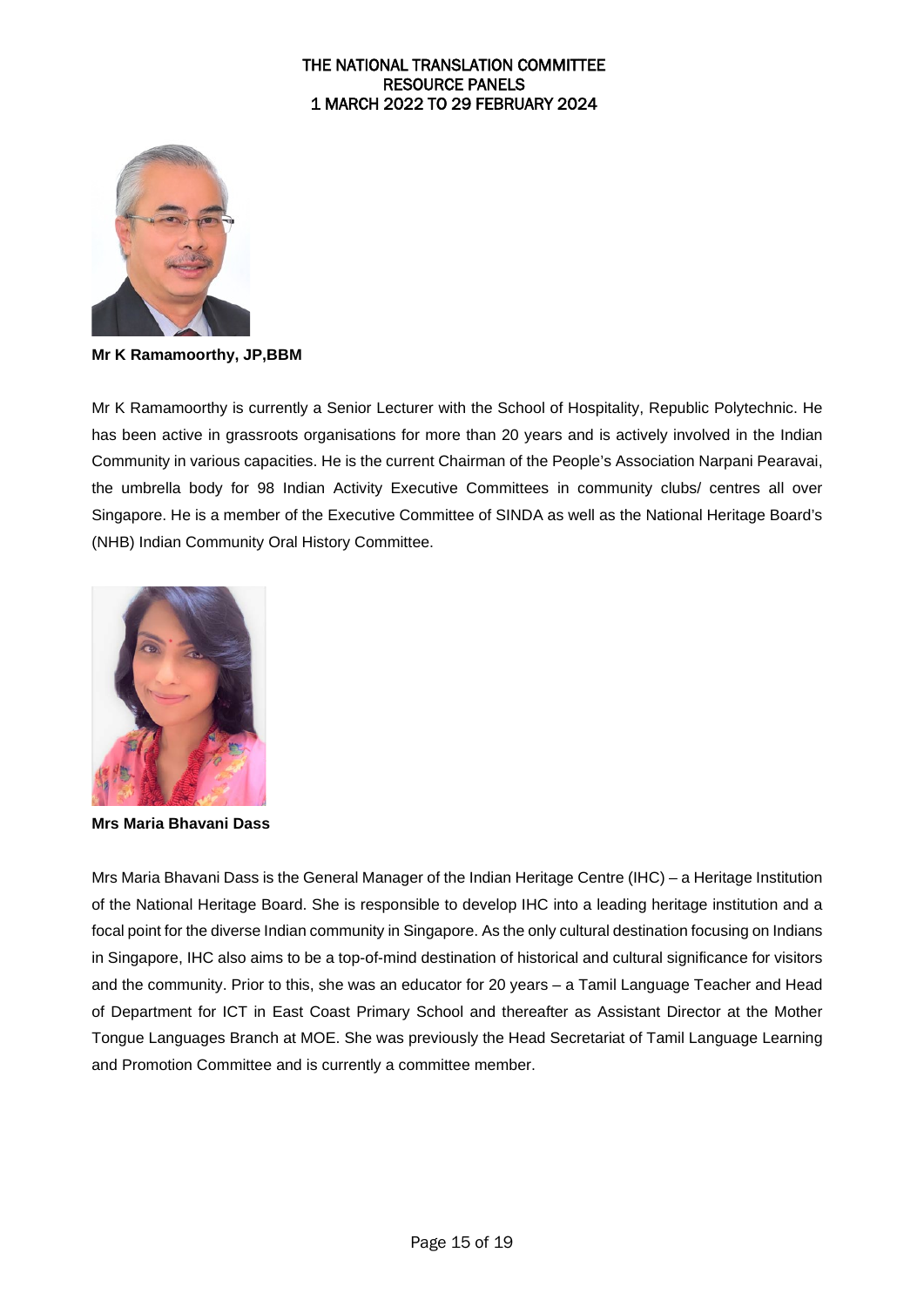

**Mr Pandiyan Vellasami** 

Mr Pandiyan is currently the Director of the Community Courts Justice and Tribunals Cluster of the State Courts and an Assistant Registrar of the Employment Claims Tribunal and Small Claims Tribunal. He also serves as the Registrar of the Carbon Pricing Appeals Board under the Ministry for Sustainability and the Environment.

He is a life-long learner. Having started off as a Court Interpreter, he pursued Law as part of his professional development. He has an Honours Degree in Business & Marketing. Mr Pandiyan is a certified mediator under the Singapore Mediation Centre and has completed a post-graduate diploma in Career Counselling.

Having served more than 30 years of service in the Government, he has received several recognitions and awards including, the Efficiency Medal, Public Service Medal (PBM) and the Public Service Divisions 'Star Manager Award'.

Passionate about language and community, Mr Pandiyan has been with the Tamils Representative Council, an umbrella organization of close to 30 Tamil organizations, for close to 40 years, rising from being a Member to being its President since Sep 2017. Mr Pandiyan also serves as a Member with the Tamil Language Council and Tamil Language Learning and Promotion Committee. He is also an active Grassroots Leader with Bishan Grassroots Organizations.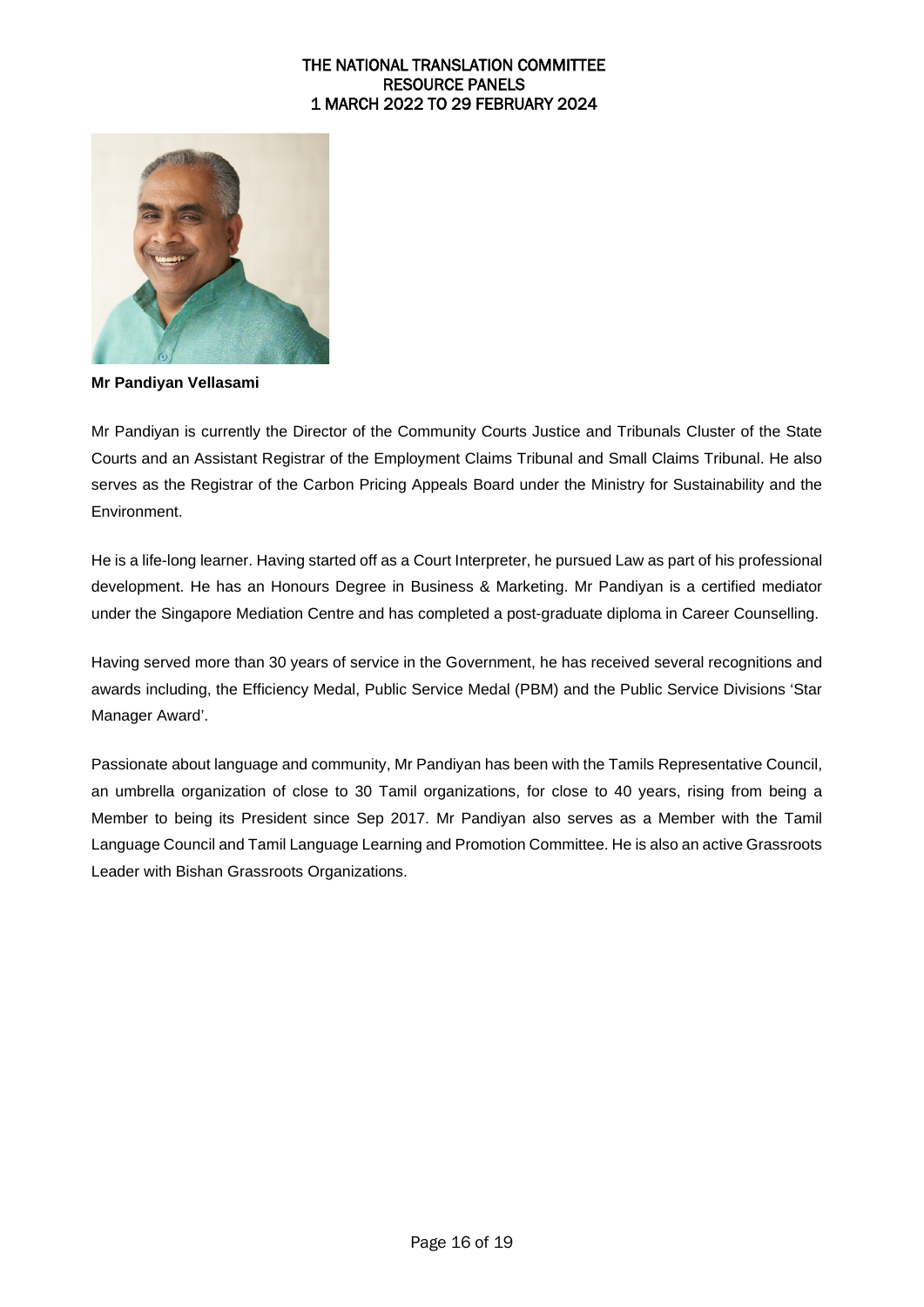

**Ms Rageswari Suppiah**

Ms Rageswari Suppiah is the Head Interpreter of the Indian Section in the Supreme Court. She provides effective leadership in managing and supervising the Indian Interpreters' Section by ensuring quality and prompt delivery of interpretation and translation services for the Supreme Court, lawyers, accused persons, victims, witnesses, and other parties involved in court proceedings. She also ensures the competency and performance of Indian interpreters through training and development programs in support of Supreme Court's mission to superintend the administration of justice. Ms Rageswari started her career in 1992 as a Certified Court Interpreter at Subordinate Courts (presently the State Courts) and moved to Supreme Court in 2006. In her 30 years of experience with both the Subordinate Courts and the Supreme Court, she has interpreted in diverse court proceedings.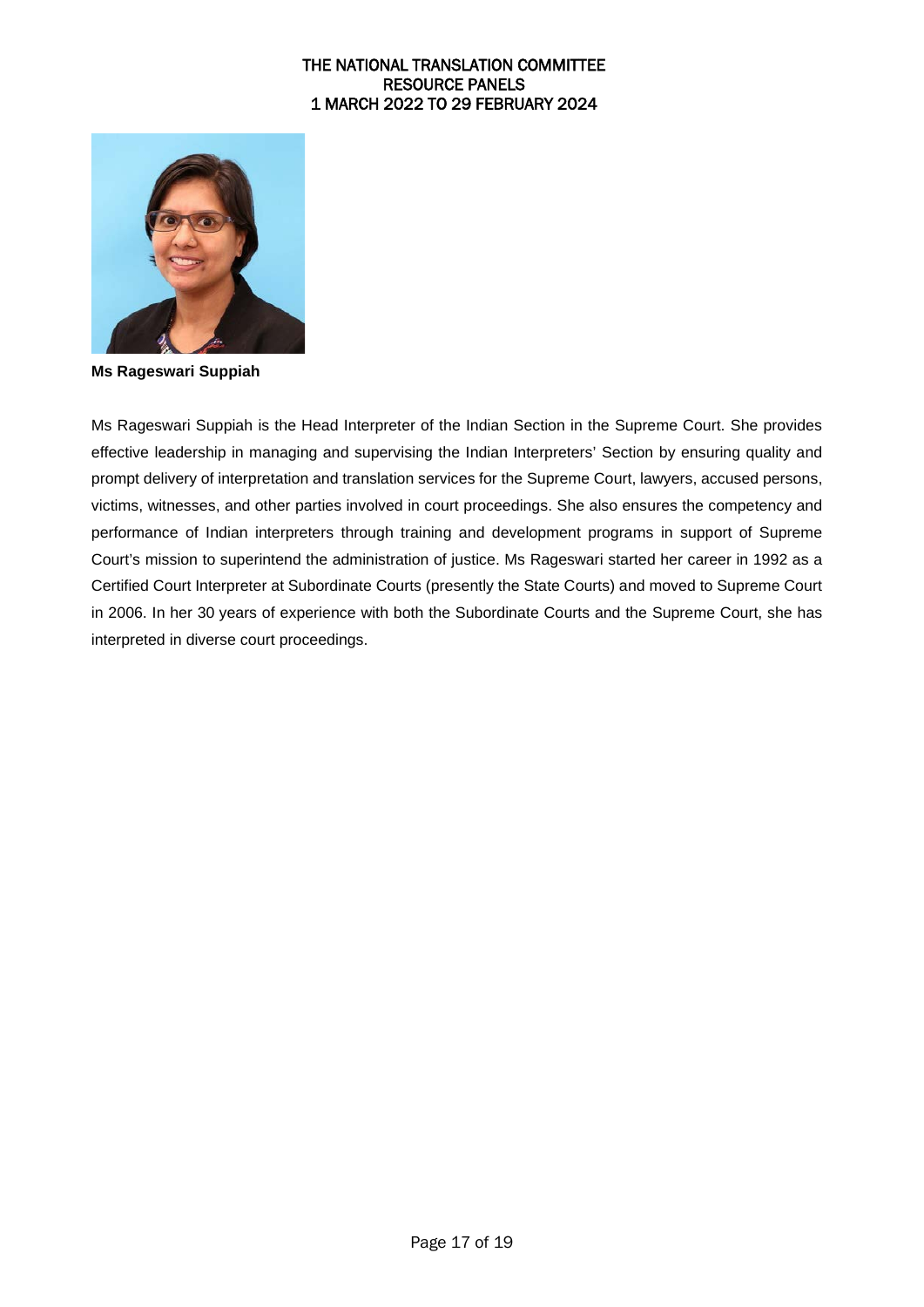

**Mdm Santhi Sellappan**

Mdm Santhi Sellappan is currently the Centre Director of Umar Pulavar Tamil Language Centre. She had started her career in 1992 as a Tamil Language teacher in a primary school and moved on to teach Tamil and English languages for Secondary School students. She had an opportunity to serve as a Vice-Principal at Juying Primary School for 5 years.

In her former capacity as Deputy Director of Mother Tongue Languages Branch in Curriculum Planning & Development Division at Ministry of Education from 2016 to 2020, she had actively led teams in developing the National Tamil curriculum for Pre-school, Primary, Secondary and Junior College (JC) levels. She had obtained her degree in BA in Tamil Language and Literature from Madurai Kamaraj University, India.

She has been the Advisor for the Secretariat of the Tamil Language Learning & promotion Committee (TLLPC) since 2016. She is a member of the Tamil Advisory Panel of National Library Board since 2017. She was also invited to serve in the Tamil Language Collaborative Engagement Committee (TCEC) by Academy of the Singapore Teachers in 2021. Mdm Santhi has being appointed as a trustee of Singapore Tamil Teachers' Union in 2021 and a member of the External Assessment Panel for National Heritage Board in 2022.



**Dr Saravanan Shanmugam**

Dr Saravanan is a Medical Officer working at the various restructured hospitals under the Ministry of Health Holdings. Having graduated from the National University of Singapore Yong Loo Lin School of Medicine, he has been actively involved in various public healthcare projects, while at the same time pursuing his passion for Tamil language, through theatre and public speaking. He has also trained students at workshops for these skills, with a firm will to pass on the baton in terms of language proficiency.